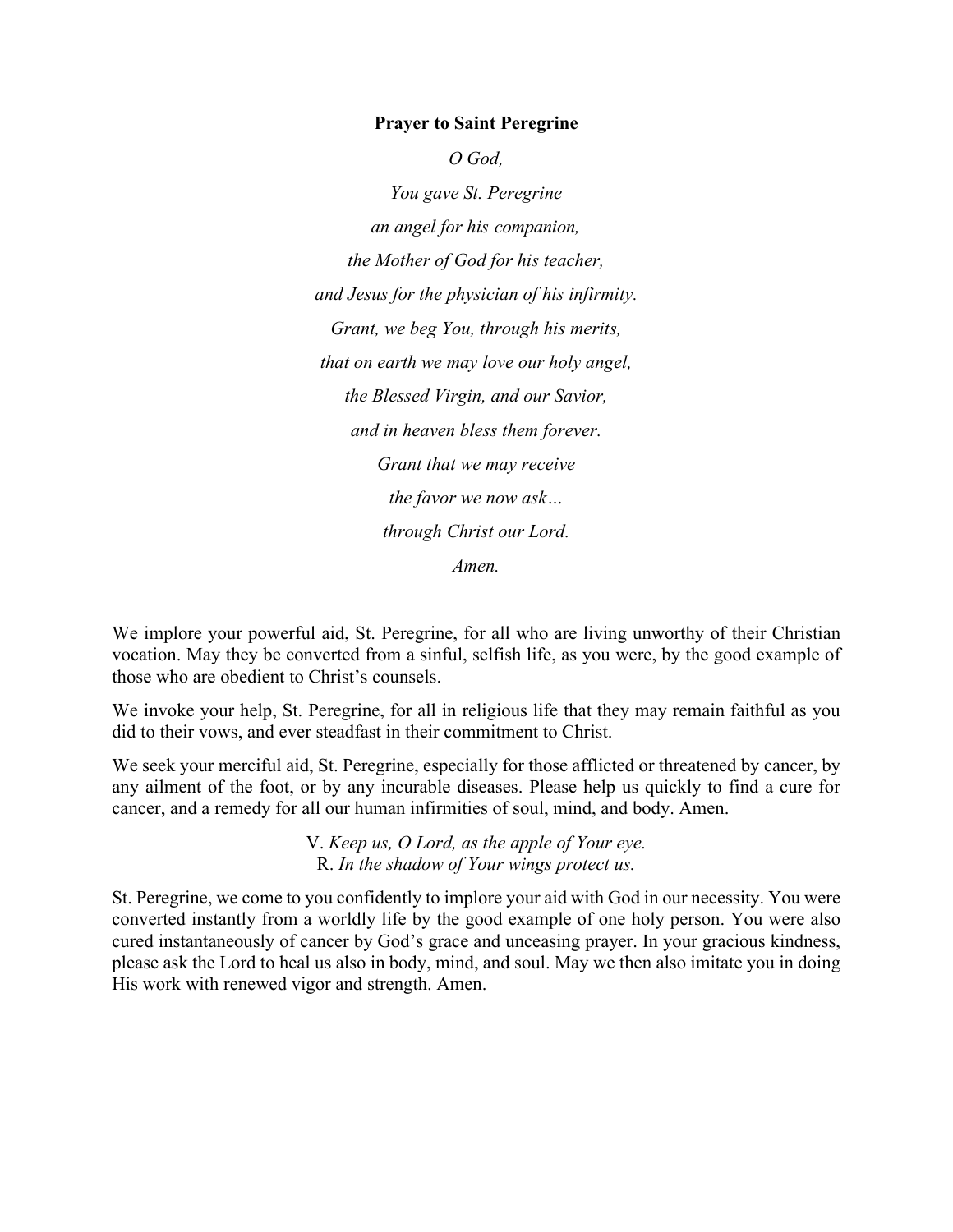# **Litany in Honor of Saint Peregrine**

| Lord,                                                              | have mercy on us.   |
|--------------------------------------------------------------------|---------------------|
| Christ,                                                            | have mercy on us.   |
| Lord,                                                              | have mercy on us.   |
| Christ,                                                            | hear us.            |
| Christ,                                                            | graciously hear us. |
| God, the Father of heaven,                                         | have mercy on us.   |
| God the Son, redeemer of the world,                                | have mercy on us.   |
| God the Holy Spirit,                                               | have mercy on us.   |
| Holy Trinity, one God,                                             | have mercy on us.   |
| Holy Mary, Mother of God,                                          | Pray for us.        |
| Mother of Sorrows,                                                 | Pray for us.        |
| Health of the sick,                                                | Pray for us.        |
| Comforter of the afflicted,                                        | Pray for us.        |
| Help of Christians,                                                | Pray for us.        |
| St. Peregrine,                                                     | Pray for us.        |
| Converted by the prayers of St. Philip,                            | Pray for us.        |
| Afflicted with a cancerous growth,                                 | Pray for us.        |
| Completely cured by the<br>outstretched hand of Jesus Crucified,   | Pray for us.        |
| Who performed many miracles in your lifetime,                      | Pray for us.        |
| Who multiplied food and drink,                                     | Pray for us.        |
| Who cured the sick by the power of the Name of Jesus, Pray for us. |                     |
| Who converted hardened sinners by prayer and fasting, Pray for us. |                     |
| Who receives every favor you ask of God,                           | Pray for us.        |
| Most confident in prayer,                                          | Pray for us.        |
| Most austere in penance,                                           | Pray for us.        |
| Most patient in suffering,                                         | Pray for us.        |
| Most humble in the holy priesthood,                                | Pray for us.        |